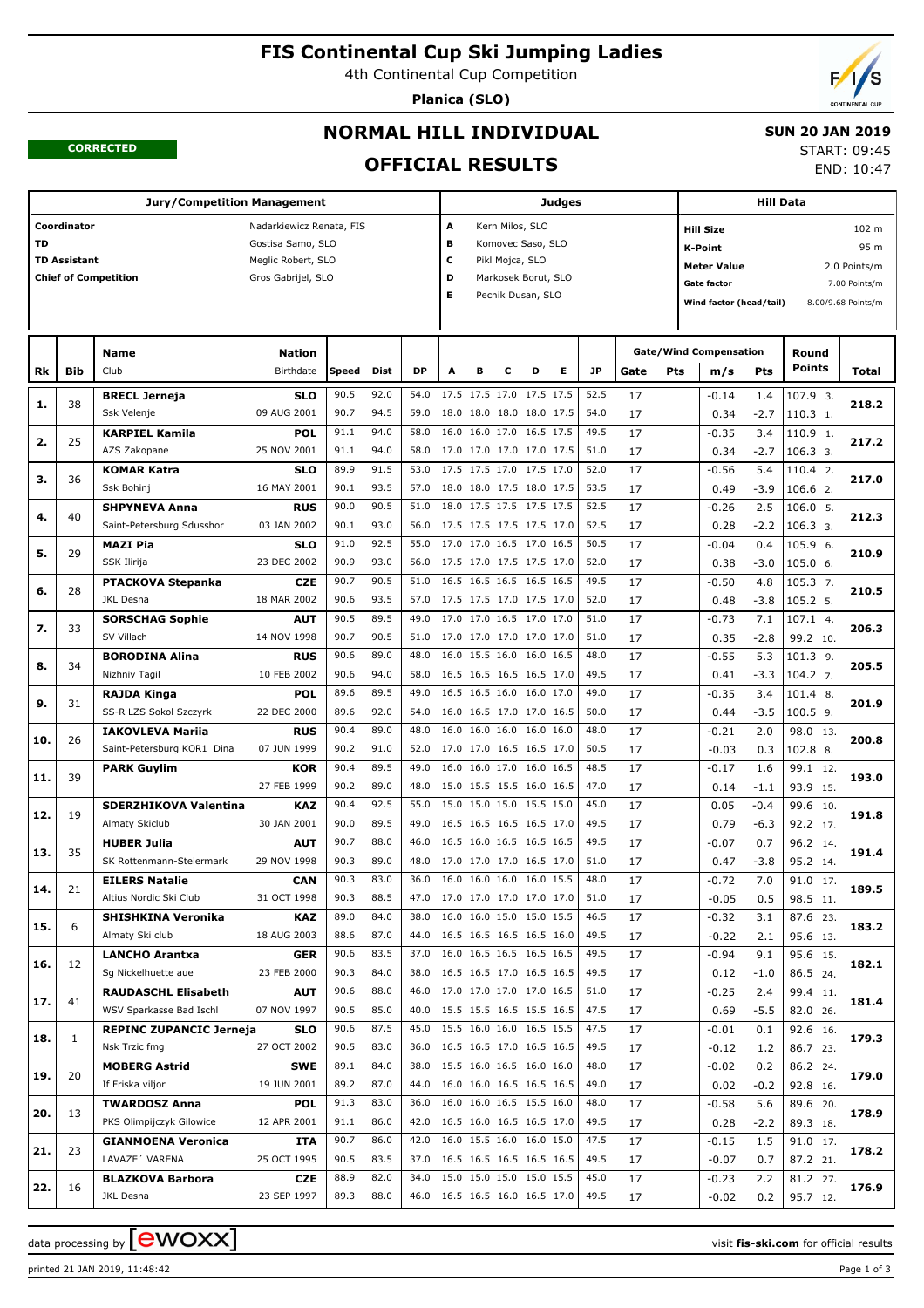# **FIS Continental Cup Ski Jumping Ladies**

4th Continental Cup Competition

**Planica (SLO)**

END: 10:47

#### **CORRECTED**

# **NORMAL HILL INDIVIDUAL**

### **SUN 20 JAN 2019** START: 09:45

## **OFFICIAL RESULTS**

|     |            | <b>Name</b>                | <b>Nation</b> |              |             |           |   |   |   |                          |   |           | <b>Gate/Wind Compensation</b> |            |         | Round      |               |       |
|-----|------------|----------------------------|---------------|--------------|-------------|-----------|---|---|---|--------------------------|---|-----------|-------------------------------|------------|---------|------------|---------------|-------|
| Rk  | <b>Bib</b> | Club                       | Birthdate     | <b>Speed</b> | <b>Dist</b> | <b>DP</b> | A | в | c | D                        | Е | <b>JP</b> | Gate                          | <b>Pts</b> | m/s     | <b>Pts</b> | <b>Points</b> | Total |
| 23. | 14         | <b>BODNARCHUK Natasha</b>  | <b>CAN</b>    | 90.4         | 84.5        | 39.0      |   |   |   | 16.0 16.0 16.0 16.0 15.5 |   | 48.0      | 17                            |            | 0.12    | $-1.0$     | 86.0<br>25.   | 172.9 |
|     |            | Altius Nordic ski club     | 13 JUN 1998   | 89.8         | 83.5        | 37.0      |   |   |   | 16.5 16.5 16.5 16.0 16.0 |   | 49.0      | 17                            |            | $-0.09$ | 0.9        | 86.9 22.      |       |
| 24. | 7          | <b>KUEBLER Pia Lilian</b>  | <b>GER</b>    | 89.9         | 80.5        | 31.0      |   |   |   | 15.5 16.5 16.0 16.0 16.0 |   | 48.0      | 17                            |            | $-0.46$ | 4.5        | 83.5<br>26.   | 171.6 |
|     |            | Sv Zschopau                | 08 OCT 2002   | 89.7         | 85.5        | 41.0      |   |   |   | 16.0 16.0 16.0 16.5 16.5 |   | 48.5      | 17                            |            | 0.17    | $-1.4$     | 88.1 19.      |       |
| 25. | 37         | <b>RAUTIONAHO Jenny</b>    | <b>FIN</b>    | 89.5         | 83.0        | 36.0      |   |   |   | 16.0 15.5 16.5 16.0 16.0 |   | 48.0      | 17                            |            | $-0.40$ | 3.9        | 87.9<br>22.   | 171.5 |
|     |            | Qunasyaaran Ski club       | 26 JUL 1996   | 89.5         | 83.5        | 37.0      |   |   |   | 16.0 16.0 16.0 16.5 16.0 |   | 48.0      | 17                            |            | 0.18    | $-1.4$     | 83.6 25.      |       |
| 26. | 32         | <b>ELLMAUER Katharina</b>  | <b>AUT</b>    | 90.9         | 84.5        | 39.0      |   |   |   | 16.5 15.5 16.5 15.5 16.0 |   | 48.0      | 17                            |            | $-0.39$ | 3.8        | 90.8<br>19.   | 170.4 |
|     |            | WSV Bad Ischl-NTS-Oberoes  | 01 AUG 2000   | 90.5         | 81.5        | 33.0      |   |   |   | 16.0 16.5 16.5 16.0 16.0 |   | 48.5      | 17                            |            | 0.24    | $-1.9$     | 79.6 27.      |       |
| 27. | 17         | <b>FORSSTROEM Susanna</b>  | <b>FIN</b>    | 90.3         | 79.0        | 28.0      |   |   |   | 15.0 15.0 16.0 15.0 15.0 |   | 45.0      | 17                            |            | $-0.76$ | 7.4        | 80.4 28.      | 167.8 |
|     |            | Lahti Ski club             | 19 APR 1995   | 90.5         | 86.5        | 43.0      |   |   |   | 16.0 16.5 16.0 16.5 15.5 |   | 48.5      | 17                            |            | 0.51    | $-4.1$     | 87.4 20.      |       |
| 28. | q          | <b>VOROS Virag</b>         | <b>HUN</b>    | 91.0         | 82.5        | 35.0      |   |   |   | 15.5 15.5 15.5 16.0 16.0 |   | 47.0      | 17                            |            | $-0.71$ | 6.9        | 88.9<br>21.   | 161.0 |
|     |            | Koszegi SE                 | 12 JUL 1999   | 90.8         | 78.0        | 26.0      |   |   |   | 15.5 16.0 16.0 16.0 15.5 |   | 47.5      | 17                            |            | 0.18    | $-1.4$     | 72.1<br>29    |       |
| 29. | 10         | <b>PROKOPIEVA Kristina</b> | <b>RUS</b>    | 89.9         | 78.5        | 27.0      |   |   |   | 15.0 15.5 15.5 15.5 15.5 |   | 46.5      | 17                            |            | $-0.56$ | 5.4        | 78.9<br>29.   | 156.0 |
|     |            | Sdushor Aist uor1          | 16 JUL 2000   | 89.6         | 80.5        | 31.0      |   |   |   | 15.0 15.0 15.5 15.0 15.0 |   | 45.0      | 17                            |            | $-0.11$ | 1.1        | 77.1 28.      |       |
| 30. | 8          | <b>KREPELKOVA Marta</b>    | <b>CZE</b>    | 90.1         | 78.0        | 26.0      |   |   |   | 15.5 16.0 16.0 15.5 16.0 |   | 47.5      | 17                            |            | $-0.52$ | 5.0        | 78.5<br>30.   | 149.7 |
|     |            | Ski Klub Harrachov         | 18 JUN 1991   | 89.7         | 77.5        | 25.0      |   |   |   | 16.0 15.5 16.0 16.0 15.5 |   | 47.5      | 17                            |            | 0.16    | $-1.3$     | 71.2 30.      |       |

|     |                | Not qualified for final round                          |                           |      |      |         |                          |      |    |                |      |
|-----|----------------|--------------------------------------------------------|---------------------------|------|------|---------|--------------------------|------|----|----------------|------|
| 31. | 3              | <b>KINDLIMANN Rea</b><br>Am Bachtel wald               | <b>SUI</b><br>04 OCT 2002 | 90.2 | 77.5 | 25.0    | 15.0 15.5 14.5 16.0 16.0 | 46.5 | 17 | $-0.53$<br>5.1 | 76.6 |
| 32. | 24             | <b>HOFFMANN Anna</b><br>Blackhawk Ski Club             | <b>USA</b><br>28 MAR 2000 | 89.0 | 80.0 | 30.0    | 15.0 15.5 16.0 15.0 16.0 | 46.5 | 17 | 0.12<br>$-1.0$ | 75.5 |
| 33. | 30             | <b>BELSHAW Annika</b><br>Steamboat Springs winter spor | <b>USA</b><br>13 JUN 2002 | 90.0 | 76.5 | 23.0    | 16.0 15.5 16.0 16.0 15.5 | 47.5 | 17 | $-0.51$<br>4.9 | 75.4 |
| 34. | 22             | <b>MACUGA Samantha</b><br>Womens Ski Jumping USA       | <b>USA</b><br>17 FEB 2001 | 89.9 | 74.5 | 19.0    | 16.0 15.0 15.5 15.0 15.5 | 46.0 | 17 | $-0.91$<br>8.8 | 73.8 |
| 35. | 27             | <b>JONES Paige</b><br>Park City Ski and Snowboard      | <b>USA</b><br>30 AUG 2002 | 89.6 | 76.0 | 22.0    | 16.0 15.5 15.5 16.0 15.5 | 47.0 | 17 | $-0.27$<br>2.6 | 71.6 |
| 36. | 15             | <b>HERASYMIUK Vitalina</b><br>Kremenets Ski school     | <b>UKR</b><br>10 OCT 2003 | 90.7 | 75.5 | 21.0    | 15.0 14.5 16.0 15.0 15.0 | 45.0 | 17 | 0.29<br>$-2.3$ | 63.7 |
| 37. | $\overline{2}$ | <b>MARKUTA Katja</b><br>Sk Triglav kranj               | <b>SLO</b><br>17 JAN 2001 | 89.7 | 73.0 | 16.0    | 14.5 15.0 14.0 15.5 15.5 | 45.0 | 17 | $-0.01$<br>0.1 | 61.1 |
| 38. | 18             | <b>TUKHTAEVA Alina</b><br>Almaty Ski club              | <b>KAZ</b><br>15 AUG 2001 | 90.5 | 70.0 | 10.0    | 14.5 14.0 15.5 14.5 15.0 | 44.0 | 17 | $-0.50$<br>4.8 | 58.8 |
| 39. | 11             | PEKHA Dayana<br>Almaty Ski club                        | <b>KAZ</b><br>06 APR 2001 | 88.9 | 63.5 | $-3.0$  | 15.0 14.5 14.5 15.0 15.5 | 44.5 | 17 | $-0.45$<br>4.4 | 45.9 |
| 40. | 4              | <b>STEFANUTA Bianca Elena</b><br><b>CSU Brasov</b>     | <b>ROU</b><br>21 MAY 1998 | 89.3 | 57.0 | $-16.0$ | 14.0 13.5 12.5 14.5 14.0 | 41.5 | 17 | $-0.95$<br>9.2 | 34.7 |

| <b>Disqualified</b> |                  |                                |  |  |  |  |  |  |  |  |  |  |
|---------------------|------------------|--------------------------------|--|--|--|--|--|--|--|--|--|--|
| <b>Bib</b>          | <b>Name</b>      | Reason                         |  |  |  |  |  |  |  |  |  |  |
|                     | JENCOVA Veronika | ICR441.3 age-group regulations |  |  |  |  |  |  |  |  |  |  |

| <b>Weather Information</b> |         |      |      |                 |              |        |     |  |
|----------------------------|---------|------|------|-----------------|--------------|--------|-----|--|
|                            |         | Snow | Air  | <b>Humidity</b> | Wind $[m/s]$ |        |     |  |
|                            | Weather | [°C] | [°C] | [%]             | Min          | Avg    | Max |  |
| 1st round                  | cloudy  | 4    | -4   | 74              | $-0.9$       | $-0.3$ | 0.2 |  |
| 2nd round                  | sunny   | $-3$ | -4   | 83              | $-0.2$       | 0.2    | 0.7 |  |

data processing by **CWOXX**  $\blacksquare$ 

printed 21 JAN 2019, 11:48:42 Page 2 of 3